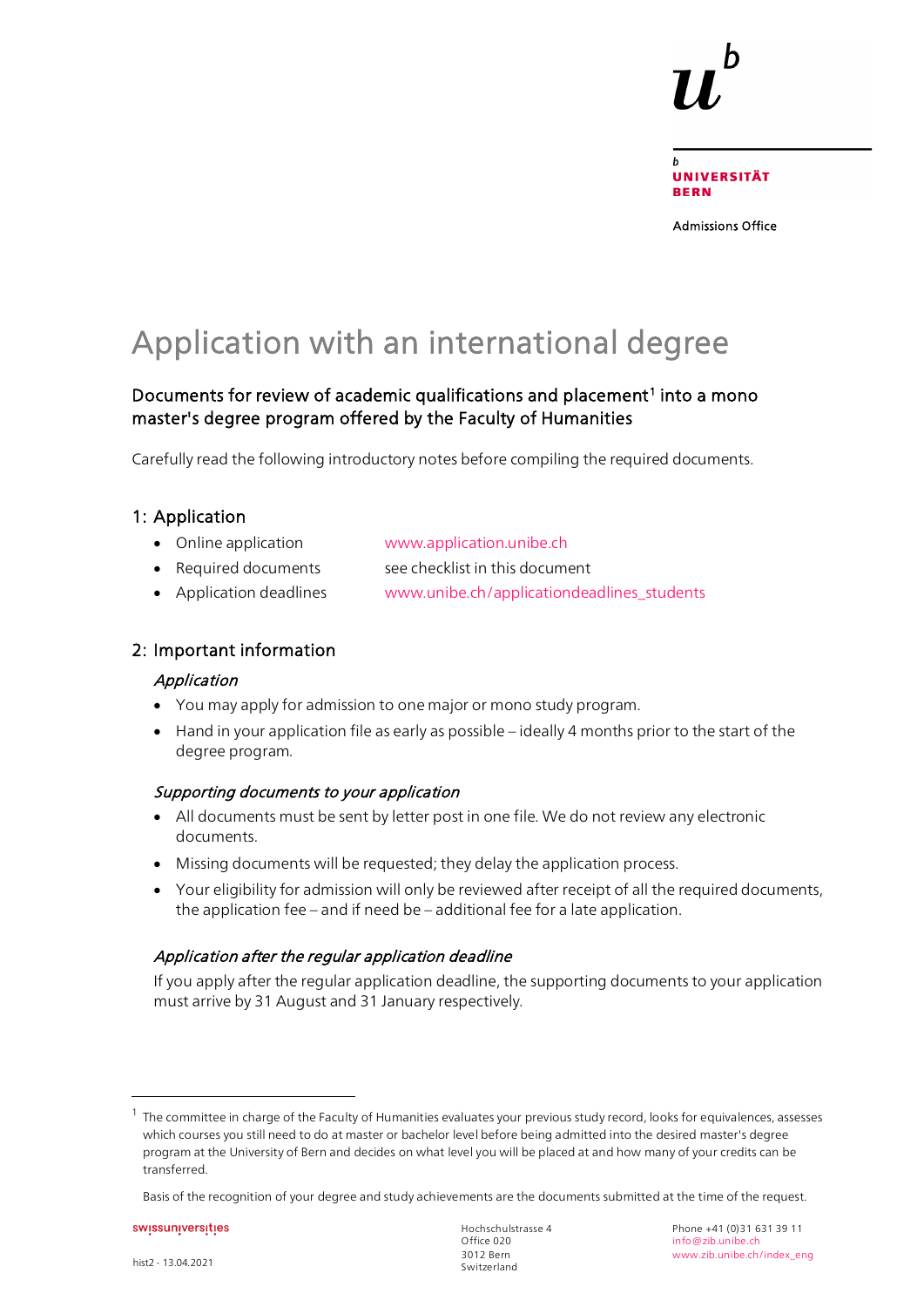

#### Decision of admission

The decision of admission is taken and communicated by the Admissions Office.

#### 3: Language requirements

Some master's degree courses are taught in English, others mainly in German.

If you want to study with us, you are responsible for ensuring that you master the language/s of instruction.

NO language test scores are required.

The [German as a foreign language](https://www.unibe.ch/studies/programs/language_courses/daf/index_eng.html) unit provides German courses from levels A1 to C2 (beginners to advanced) for registered students.

The [Academic English Services](https://edit.cms.unibe.ch/unibe/portal/content/studies/degree_programs/language_courses/aes/index_eng.html) offers language courses to registered students.

### 4: Studying

Studies at the University of Bern are full-time. We do not offer any part-time studies.

#### 5: [Steps in your application for admission to a non-medical master's degree program](https://edit.cms.unibe.ch/unibe/portal/content/e1006/e1029/e1041/e1046/e110496/e244228/Master_eng.pdf)

#### 6: [Conditions relevant to entering and residing in Switzerland](https://www.unibe.ch/studies/mobility/incoming/general_information/einreise_und_aufenthaltsbestimmungen/index_eng.html)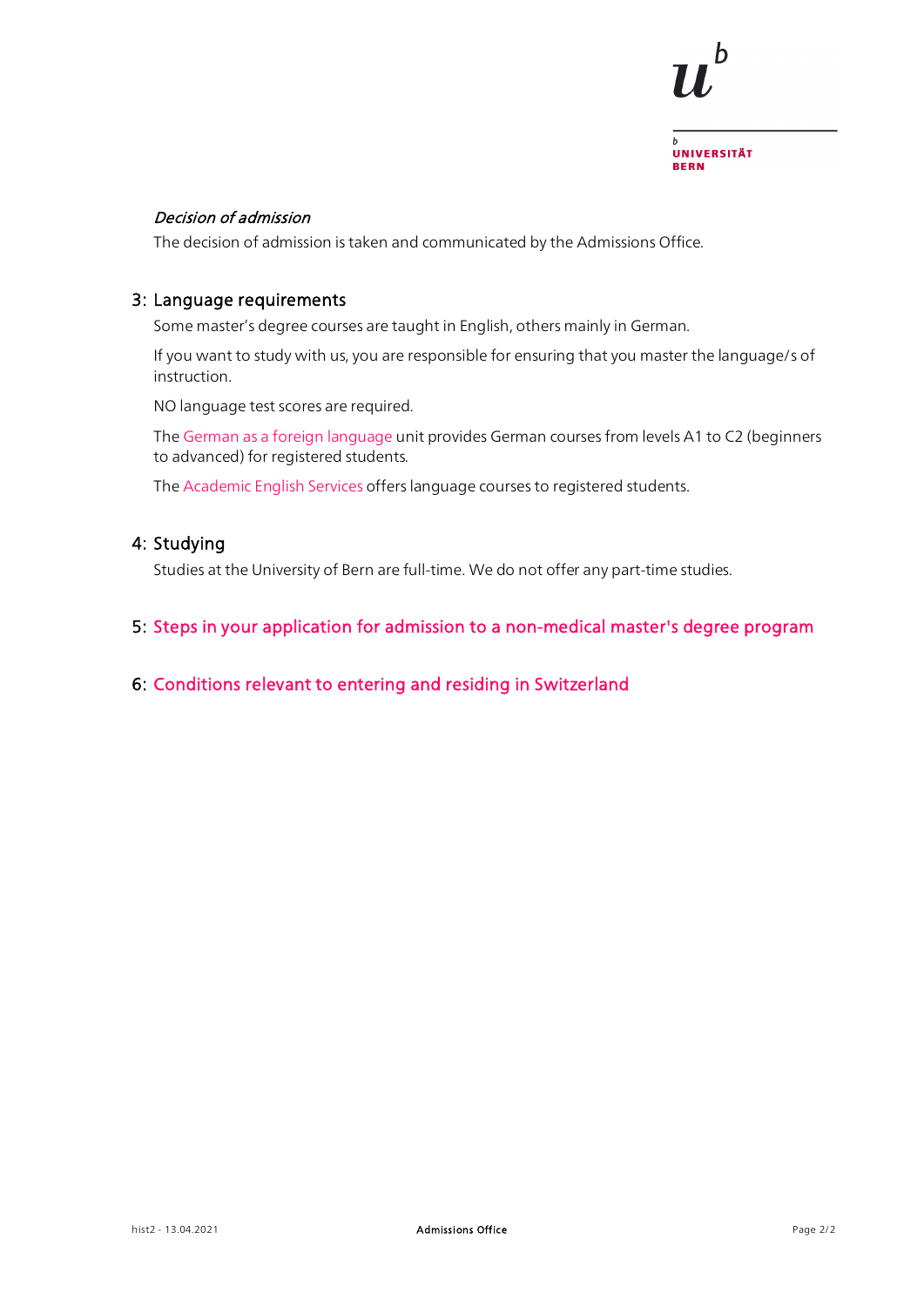**UNIVERSITÄT BERN** 

UNIVERSITY OF BERN Admissions Office Hochschulstrasse 4 3012 Bern Switzerland

# Declaration of Consent

This Declaration of Consent must be fully completed and handed in with the other required documents.

#### With your signature, you confirm the following:

- The information provided in your application to the University of Bern is complete and true to the best of your knowledge. You understand that false information can lead to expulsion from the application process/from studies.
- You have declared (below) any current, definitive, or prospective exclusions or bans from degree programs or programs of study:
- You give the University of Bern permission to control the submitted documents for authenticity and to obtain relevant information from your previous institutions of higher education.
- You understand that your application does not lead automatically to admission but that it is a request for admission and is liable to a non-refundable fee.
- You understand that the data gathered during the application process may be given to third parties in legally authorized cases.

*Please complete in block capitals*

hist2 - 13.04.2021

| Family name                                                     |      |                                               |           |                                                |
|-----------------------------------------------------------------|------|-----------------------------------------------|-----------|------------------------------------------------|
| Given name/s                                                    |      |                                               |           |                                                |
| Former family name<br>(in case of change of name)               |      |                                               |           |                                                |
| Date of birth                                                   |      |                                               |           |                                                |
| Matriculation number<br>(if you have already been assigned one) |      |                                               |           |                                                |
| Place                                                           | Date |                                               | Signature |                                                |
| swissuniversities                                               |      | Hochschulstrasse 4<br>Office 020<br>3012 Bern |           | Phone +41 (0)31 631 39 11<br>info@zib.unibe.ch |

Switzerland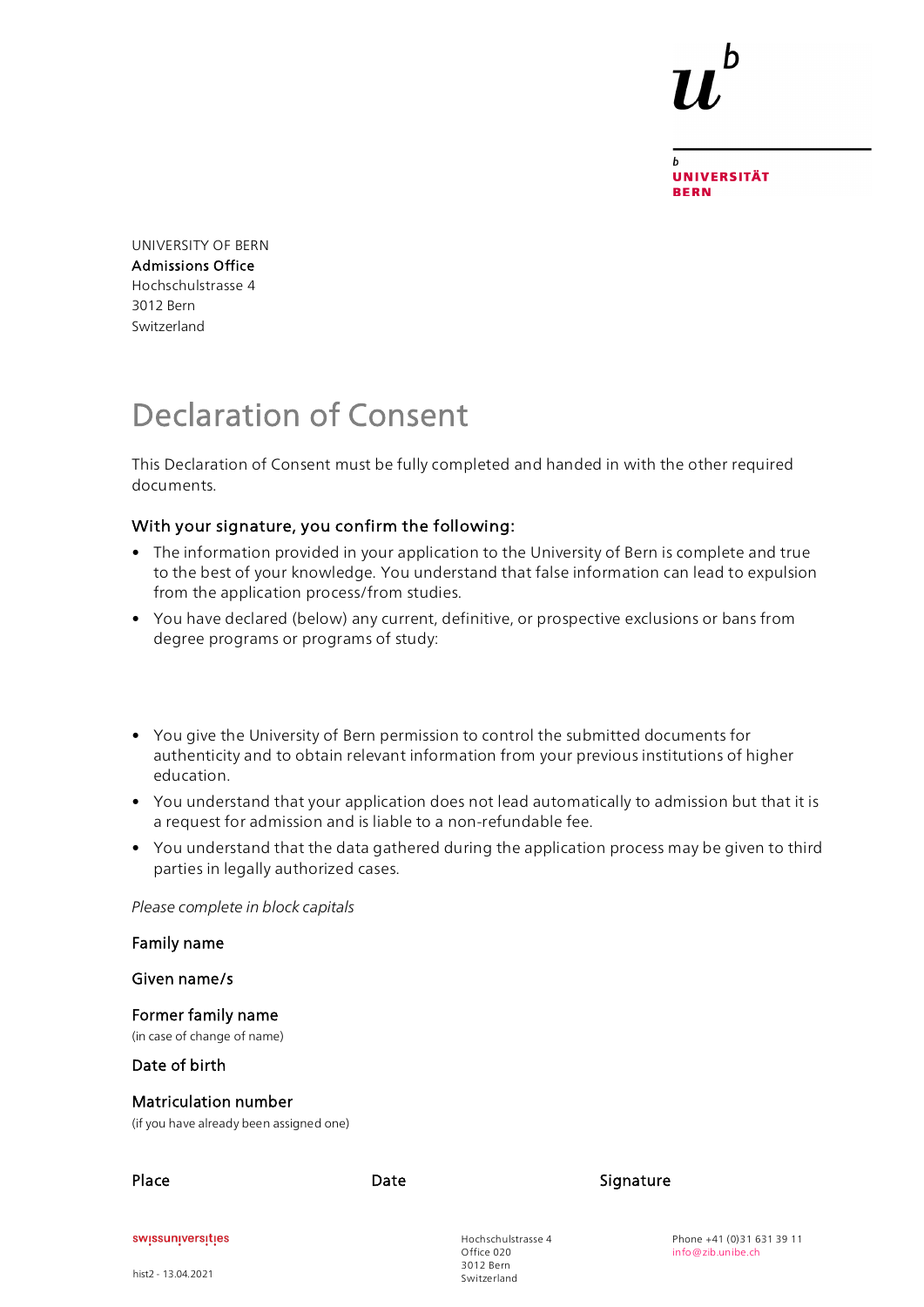

## **Checklist**

### Documents for review of academic qualifications and placement into a mono master's degree program offered by the Faculty of Humanities

Please send hard copies of the required documents by letter post to: UNIVERSITY OF BERN, Admissions Office, Hochschulstrasse 4, 3012 Bern, Switzerland

- 1: Declaration of Consent; serves as cover sheet
- 2: This checklist
- 3: Curriculum vitae in tabular form with uninterrupted chronology of your education and academic studies incl. degrees up to the present incl. up-to-date passport photo (45 mm high by 35 mm wide)
- 4: Application/motivation letter (incl. family name, given name, full address, e-mail address, date and signature and – if you have one – mobile phone number) for placement into a master's degree program
- 5: a) Originally [certified photocopies](http://www.unibe.ch/unibe/portal/content/e1006/e15237/e335901/Certifications-translation_ger.pdf) of your degree (e.g. diploma, diploma supplement, bachelor's or master's degree). The correspondence of the photocopy to the original must be officially certified.
	- b) If this degree is not written in German, English, French or Italian, a [translation](http://www.unibe.ch/unibe/portal/content/e1006/e15237/e335901/Certifications-translation_ger.pdf) and the originally certified photocopy of the degree is required. The translation must be inseparably connected with the originally certified photocopy of the original document.
- 6: a) Originals (stamped and signed) or originally certified photocopies of all official proofs of your achievements (transcripts) with grades.
	- b) If these transcripts are not written in German, English, French or Italian, a [translation](http://www.unibe.ch/unibe/portal/content/e1006/e15237/e335901/Certifications-translation_ger.pdf) and the originally certified photocopy of the transcripts is required. The translation must be inseparably connected with the originally certified photocopy of the original document.
- 7: Grading system of the degree issuing university, if the grading system is different from ours. Our [scale](http://www.unibe.ch/studies/programs/organization_and_structure/ects_credits_and_grading_system/index_eng.html) goes from 1 to 6, with 6 being excellent and grades below 4 being unsatisfactory.
- 8: Description of the content/learning objectives of the different courses/lectures (annotated course catalog or module handbook): You can write or translate the descriptions of the courses yourself, if no version is available in English, German, French or Italian. Please keep these descriptions short (three to four sentences per subject). This translation does not have to be certified.
- 9: Photocopy of your valid passport or official identity card